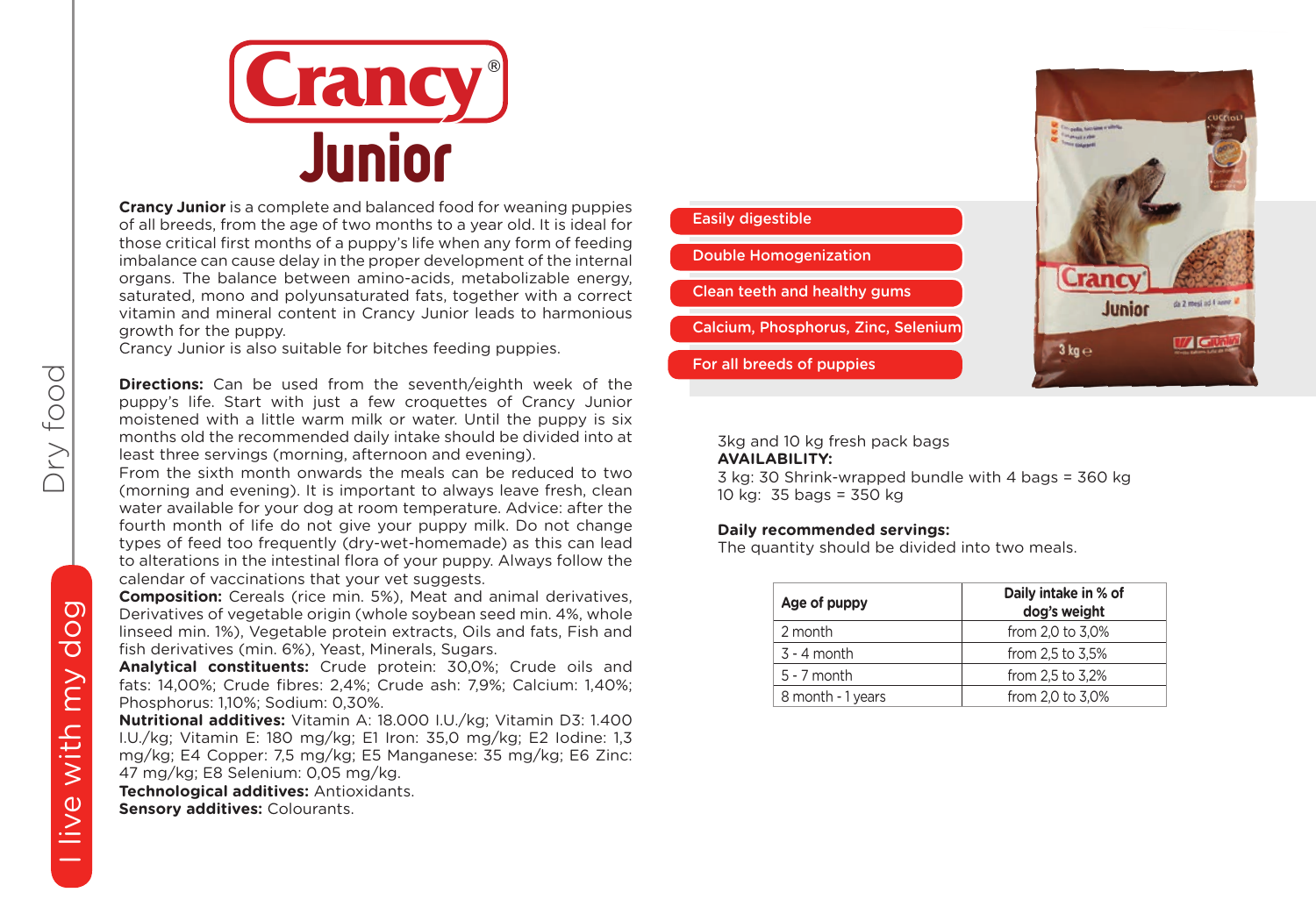



2 kg paper bag 7,5 kg and 15 kg plastic bags **AVAILABILITY:** 2 kg: 32 Shrink-wrapped bundle with 6 bags = 384 kg 7,5 kg: 48 bags = 360 kg 15 kg: 24 bags = 360 kg

#### **Daily recommended servings:**

in % of dog's weight

| Breed of dog               | Daily intake in % of dog's<br>weight |
|----------------------------|--------------------------------------|
| Small (3-9 kg)             | from 3,0 to 2,5%                     |
| small to medium (9-18 kg)  | from 2,5 to 2,0%                     |
| medium (18-30 kg)          | from 2,0 to 1,6%                     |
| medium to large (30-45 kg) | from 1.6 to 1.4%                     |
| large (45-60 kg)           | from 1,4 to 1,2%                     |
| $qiant(60 \text{ kg} + )$  | from 1.2 to 0.9%                     |

For older puppies (8-14 months) and for large breeds we recommend that the quantity is divided into two meals per day. For bitches producing milk, with a large litter of puppies, the quantity should be increased up to a maximum of double the normal ration.



**Crancy Gold** Complete Menù is a complete food that is specifically for the maintenance of any breed of dog. Crancy Gold offers the correct mix of proteins, made up of amino-acids essential for development and growth after the age of eight months, of fats that supply a perfect balance of saturated, mono and polyunsaturated fatty acids, of easily digestible carbohydrates, of vitamins and oligoelements. Crancy Gold is also suitable for bitches during lactation and can be used for dogs requiring a low sodium diet.

**Directions:** Can be served dry or mixed with liquid (preferibly tiepid). Remember to leave plenty of fresh water available in a separate dish.

**Composition:** Cereals (puffed rice, maize and barley min. 4%), Meat and animal derivatives (beef min 11%, Chicken min 6%), Derivatives of vegetable origin (whole soybean seed 1%, whole linseed 1%), Vegetable protein extracts, Oils and fats, Fish and fish derivatives (min. 4%), Vegetables, Sugars, Yeast, Minerals.

**Analytical constituents:** Crude protein: 24,0%; Crude oils and fats: 10,0%; Crude fibres: 2,7%; Crude ash: 8,0%; Sodium: 0,25%.

**Nutritional additives:** Vitamin A: 12.000 I.U./kg; Vitamin D3: 1.000 I.U./kg; Vitamin E: 110 mg/kg; E1 Iron: 325 mg/kg; E2 Iodine: 0,9 mg/kg; E4 Copper: 13 mg/kg; E5 Manganese: 60 mg/kg; E6 Zinc: 65 mg/kg; E8 Selenium: 0,1 mg/kg.

**Technological additives:** Antioxidants.

**Sensory additives:** Colourants.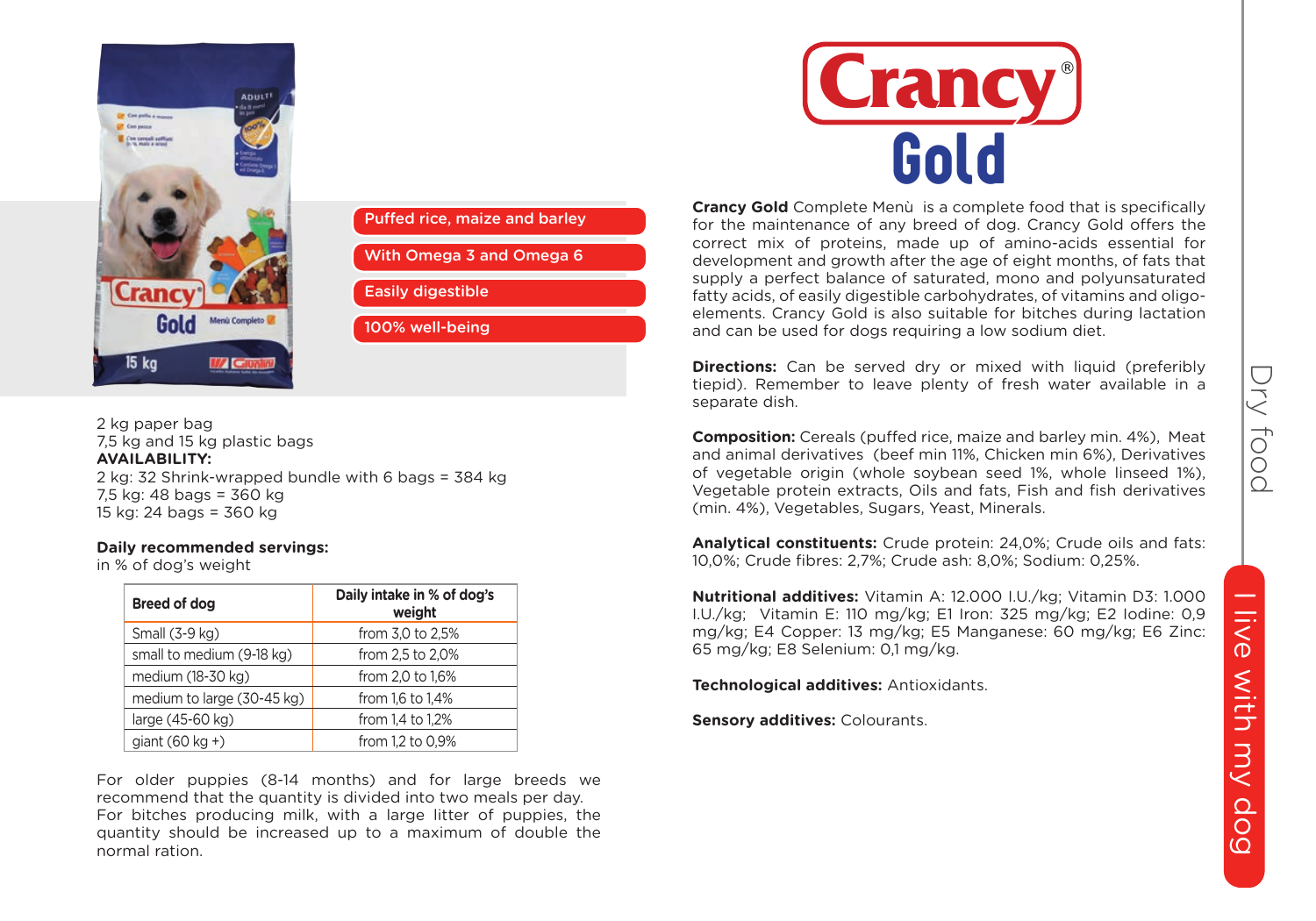

**Crancy Family Life** is a balanced and complete meal suitable for the maintenance of adult dogs of medium and large breeds. It is a high efficiency food, with a low sodium content, formulated for the specific needs of dogs that live indoors with little energetic activity. It provides proteins derived from meat and oily fish, vitamins, minerals and cereals like rice, corn and wheat which deliver the correct amount of fibre essential for the wellbeing of the digestive system. Omega fatty acids are guaranteed by whole flax seeds (Omega 3), whole soy seeds and oily fish (Omega 6).

**Directions:** Crancy Family Life should be served in the traditional way - dry in a dish with water available in another dish. The product can be mixed with wet foods (chunks or patè). Always leave a bowl of fresh, clean water available for your dog.

**Composition:** Cereals (rice min. 4%), Meat and animal derivatives (min. 16%), Derivatives of vegetable origin (whole soybean seeds min. 2% and whole linseeds min. 1% ), Oils and fats, Fish and fish derivatives (oily fish min. 4%), Vegetable protein extracts, Sugars, Minerals.

**Analytical constituents:** Crude protein: 26,0%; Crude oils and fats: 12,0%; Crude fibres: 3,0%; Crude ash: 7,9%; Calcium: 1,6%; Phosphorus: 1,1%; Sodium: 0,3 mg/kg; Fatty acids (Omega 3: 0,43% - Omega 6: 2,3%).

**Nutritional additives:** Vitamin A: 10.000 I.U./kg; Vitamin D3: 1.000 I.U./kg; Vitamin E: 100 mg/kg; E2 Iodine: 0,8 mg/kg; E6 Zinc: 20 mg/kg.

**Technological additives:** Antioxidants. **Sensory additives: Colourants.** 



Cranc Familu Life **M/ Giunti 15 kg** 

15 kg paper bag **AVAILABILITY:** 24 bags = 360 kg

#### **Daily recommended servings:**

The quantity should be divided into two meals.

| Breed of dog               | Daily intake in %<br>of dog's weight |
|----------------------------|--------------------------------------|
| medium (18-30 kg)          | from 1.8 to 1.5%                     |
| medium to large (30-45 kg) | from 1.5 to 1.3%                     |
| large (45-60 kg)           | from 1.3 to 1.1%                     |
| Giant $(60 \text{ kg} + )$ | from 1,0 to 0,8%                     |

# dog I live with my dog live with my

Dry food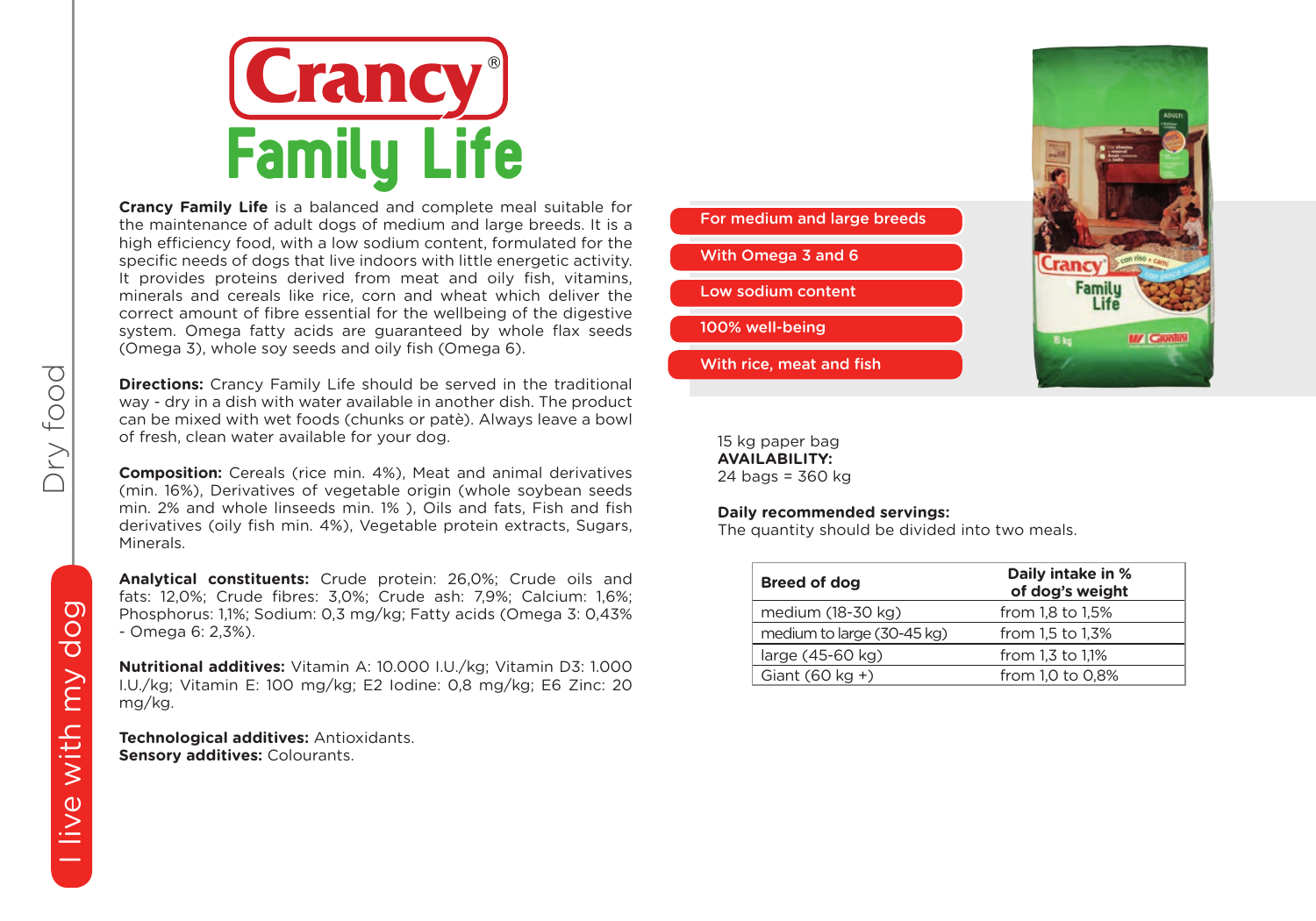



3 kg alluminium bags with pre-sealable inside slide **AVAILABILITY:**

3 kg: 30 Shrink-wrapped bundle with 4 bags = 360kg

## **Daily recommended servings:**

The quantity should be divided into two meals

| Breed of dog               | Daily serving     |
|----------------------------|-------------------|
| small $(3-9$ kg)           | from 75 to 180 g  |
| small to medium (9-18 kg)  | from 180 to 270 g |
| medium (18-30 kg)          | from 270 to 360 g |
| medium to large (30-45 kg) | from 360 to 450 g |
| large (45-60 kg)           | from 450 to 540 g |
| giant $(60 \text{ kg} + )$ | from 540 to 700 g |

**CRANCY TWIN** is supplemented with Glucosamine and "Formula Joint Care" Chondroitin Sulfate to promote your dog's joint health. The formula is enriched with dehydrated alfalfa, which add betacarotenes (the natural precursors of vitamin A) and the proper amount of fibre for intestinal health.





**Incy Twin dec**<br>Itaining a vari **Crancy Twin decidi tu** is an innovative and balanced multi-kibble containing a variety of ingredients that is suitable for all types of dog breeds. With Crancy TWIN decidi tu, you decide how to serve the food. Do you have a dog that prefers crunching? Give the kibble as it is to let him enjoy all of the flavour of a dry food. Do you have a dog that prefers wet food? Add water until almost all of the kibble is covered and wait, stirring it for approximately 2 minutes. A gelatinous sauce will form that will make the kibble softer and more flavourful. **CRANCY TWIN decidi tu** contains select, continuously controlled, high-quality ingredients including extruded grains, veal, chicken, salmon, spinach, tomato, flax seeds and soybeans (rich in omega 3 and omega 6 fatty acids) and provides the perfect amount of energy, protein, fat, vitamins and minerals.

**Directions:** Can be served dry or wet. In the latter case, add enough water to almost cover all the kibble (one part kibble and one part water) and stirr for approximately 2 minutes until a gelatinous sauce is formed. Leave plenty of fresh water in a separate bowl.

**Composition:** Grains, Meats and by-products (min. 13% veal, min. 8% chicken), plant by-products (min. 1% soybeans and flax seeds, min. 1% pulverized alfalfa), Plant protein extracts, Oils and fats, Fish and fish byproducts (min. 4% salmon in the kibble with filling), Vegetables (min. 4% spinach in the kibble with filling, min. 0.1% tomato), Sugars, Minerals, Glucosamine (200 mg/kg) and Chondroitin Sulfate (150 mg/kg).

**Analytical constituents:** Crude protein: 25,5%; Crude oils and fats: 11,5%; Crude fibres: 2,9%; Crude ash: 8,0%; Omega 3 (0,3%), Omega 6 (2,8%).

**Nutritional additives:** Vitamin A: 10.700 I.U./kg; Vitamin D3: 1.040 I.U./kg; Vitamin E: 100 mg/kg; E1 Iron: 10 mg/kg; E2 Iodine: 0,8 mg/ kg; E4 Copper: 3 mg/kg; E5 Manganese: 10 mg/kg; E6 Zinc: 25 mg/ kg; E8 Selenium: 0,12 mg/kg.

**Technological additives:** Antioxidants. **Sensory additives:** Colourants.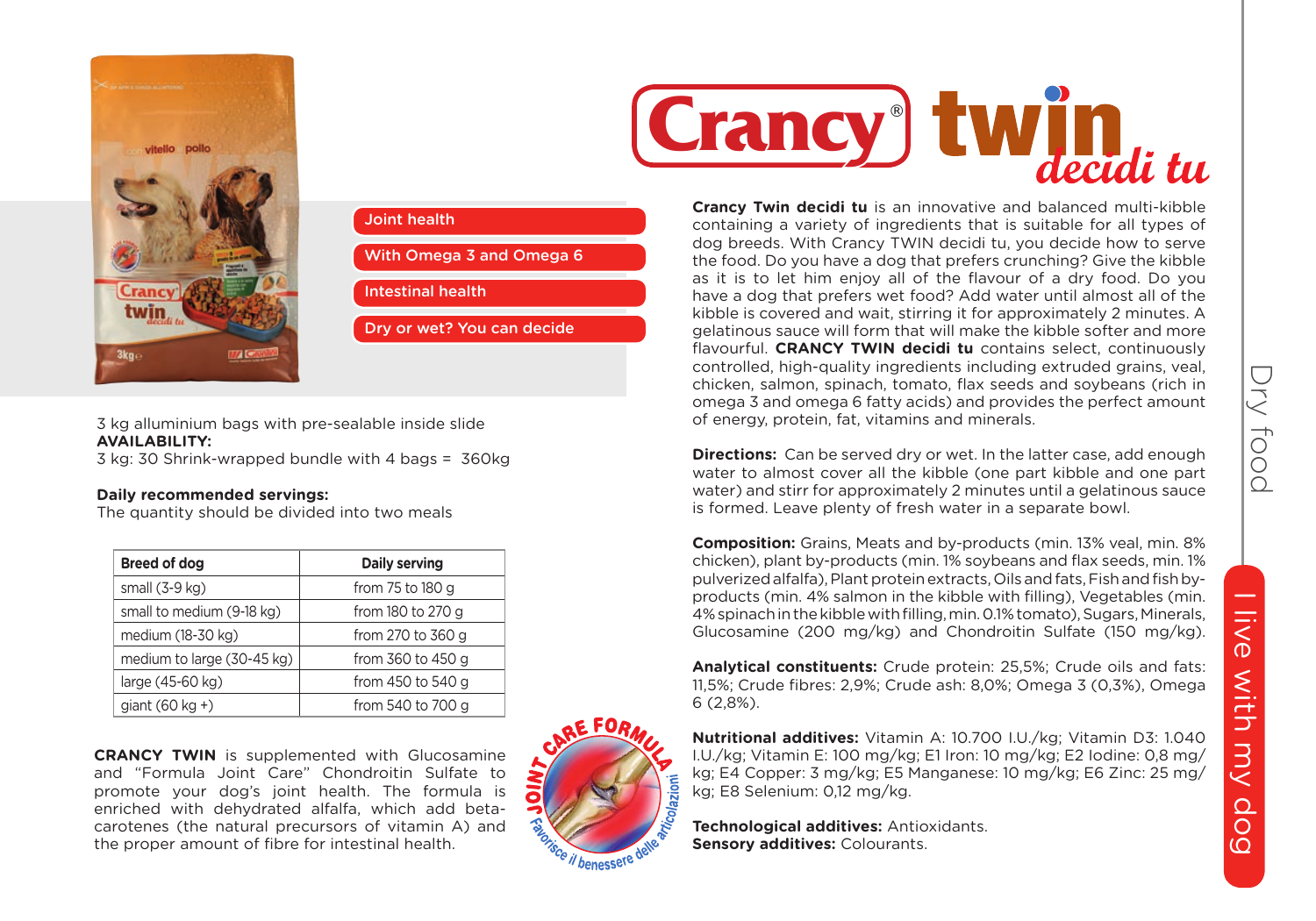

# **Complete food for small breed dogs**

A complete tasty and balanced food for your four-legged friend. FreshDog Complete Menu has been developed by veterinary nutritionists to meet the needs of small breed dogs. Rich in fresh chicken and turkey meat with vitamins and minerals. Fresh dog: healty and tasty recipe for your exigent dog.

**Directions:** This food is formulated for feeding dry, with plenty of fresh clean water provided separately.

**Composition:** Cereals, Meat and animal derivatives (fresh chicken and turkey 8% ribbon-shaped croquettes), Derivatives of vegetable origin, Oils and fats, Vegetables, Seeds, Vegetable protein extracts, Fish and fish derivatives, Minerals.

**Analytical components:** Crude protein: 26%; Crude oils and fats: 13%; Crude fibres: 2,9%; Crude ash: 8,5%; Sodium: 0,3%. Nutritional additives: Vitamin A: 16.500 I.U./kg; Vitamin D3: 1.000 I.U./kg; Vitamin E: 120 mg/kg; E2 Iodine: 0,8 mg/kg; E6 Zinc: 19 mg/kg.

**Sensory additives:** Colouring agents**. Technological additives:** Antioxidants, Preservatives.



Fresh

1,5 kg alluminium bag **AVAILABILITY:** 1,5 kg: 48 carton with 6 bags = 432 kg

## **Daily recommended servings:**

The quantity should be divided into two meals

| Breed of dog              | Daily serving     |
|---------------------------|-------------------|
| small $(3-9$ kg)          | from 80 to 190 g  |
| small to medium (9-18 kg) | from 190 to 300 g |

Dry food